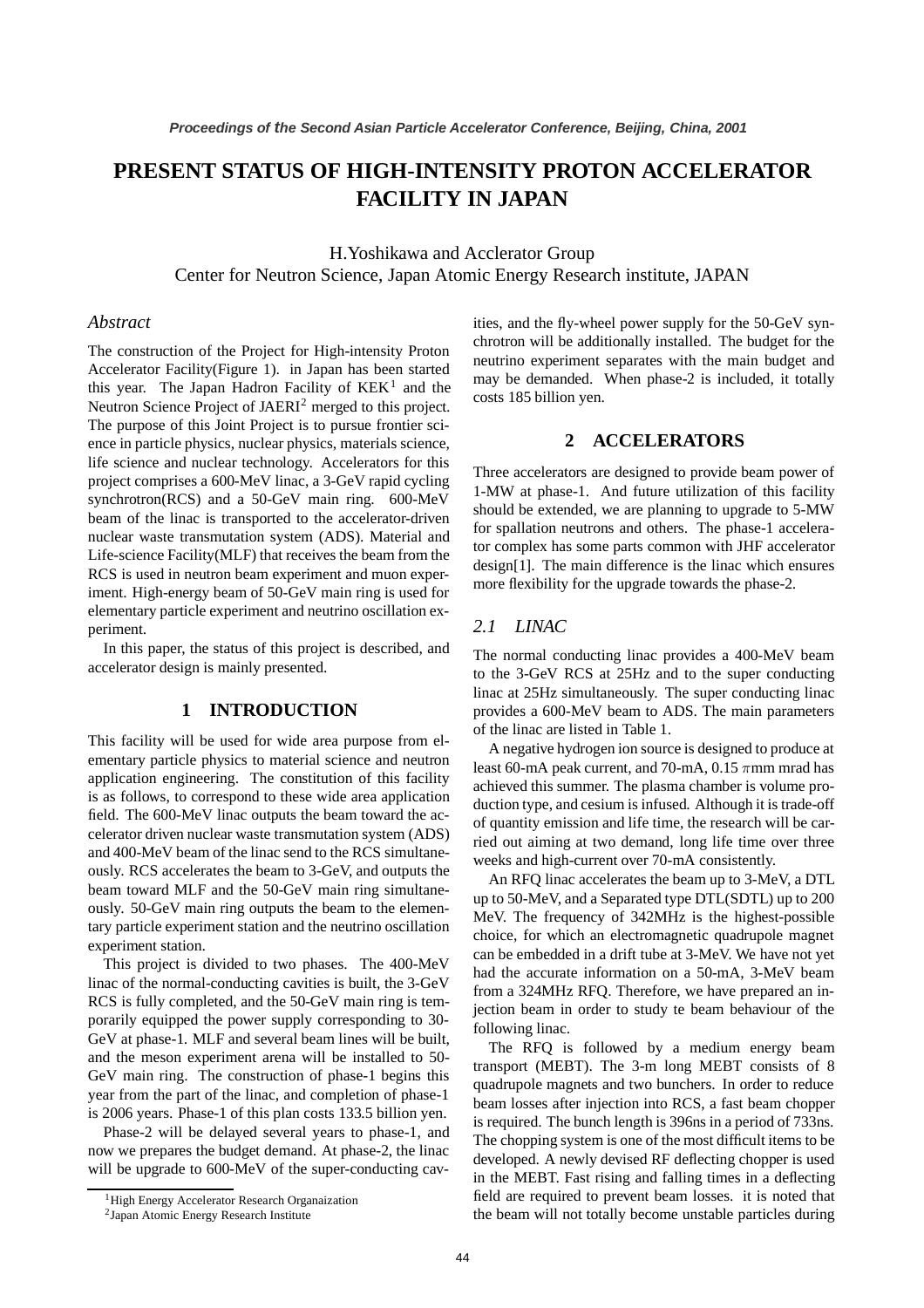#### **Proceedings of the Second Asian Particle Accelerator Conference, Beijing, China, 2001**



Figure 1: Birds view of the site.

transient time. Some scrapers at the exit of the DTL are effective to dump the unstable particles.

The DTL accelerator the beam from 3 to 50-MeV. Each tank is stabilized with post couplers. The maximum electric field on the surface of drift tubes is less than the Kilpatrick limit (17.8MV/m). The coupled envelope equations and the equipartitioning theory are used for the focusing design[1].

A new structure, and SDTL[2] has been chosen after 50- MeV. The SDTL has very similar principle of the conventional DTL, but it uses shorter tank with several cell structures. Its idea is based on the fact that quadrupole magnets are not necessary in every drift tube at higher energy. The SDTL has some advantages to the DTL, simpler, stable, easier alignment and decoupled motion of transverse and longitudinal. We set the limit of the beam loss below 0.1 %, the allowable amplitude error for each cell is  $\pm 1$ %, for each tank *±*3% and the phase error for each tank *±*4%.

Annular coupled structure(ACS) accelerates from 200- MeV to 400-MeV. ACS is a preferable choice owing to its axial symmetry, which may be important to minimize a halo formation. The tank has 16 cells and two tanks are coupled via a bridge coupler. The bridge coupler is a disk-loaded structure and has an input iris port at the middle cell. Transverse focusing is provided with the doublet quadrupole magnets. Detailed design work is underway.

In order to satisfy the requirement of the momentum spread, a debunching system placed in the beam transport(L3BT) line between the linac and the RCS is necessary. Because of limitation of site boundary, the length of L3BT is not enough. L3BT consists of a matching section from the previous doublet lattice to an FODO section, a transport line, an achromatic bending system with emittance and momentum scrapers and matching section to the RCS. A full energy spread of *±*0.07 *−* MeV is obtained at a debuncher voltage of 4.0-MV, located at a distance of 50

m from the ACS. Since the energy spread becomes larger again due to the space charge, another debuncher of 1.3MV is required at 200 m. The debuncher is a kind of 324MHz SDTL.

Super-conducting linac accelerates from 400 to 600- MeV for the ADS experiments. The system design is conducted as the similar manner as the NSP design[3]. The SC linac consists of cryomodules containing two 7-cell 972MHz niobium accelerating cavities. Quadrupole magnets provide focusing with a doublet lattice located in a room temperature region between cryomodules; there regions also contain beam diagnostics and vacuum systems. The cavities are occupied only 35 % in the length. The experiments of 5 cell cavities of  $\beta = 0.5$  and  $\beta = 0.89$  have been carried out with surface electric fields of 23MV/m and 31MV/m, respectively, at 2K. The cavity performance is not good compared with the single cell cavities, which reached constantly to more than 40 MV/m. The reasons for these results are considered to be the insufficient surface treatment. Further studies will be performed to meet the requirement with the peak field more than 30 MV/m. The most serious issue is how to overcome the problems associated with the pulse mode operation related to the microphonic vibration. A model describing dynamic Lorentz detuning is developed and validity of the model was confirmed by experiments by a prototype cryomodule, which includes two 5 cell cavities of  $\beta = 0.60$ .

## *2.2 RCS*

The main parameters of the 3-GeV RCS are listed in Table 2. The lattice has been designed with the following considerations. First, sufficiently long straight sections are necessary to accommodate an extraction system, and injection system, and RF cavities. Among them, the extraction of 3-GeV beams requires at least 9-m long free space. Space for RF cavities, on the other hand, is only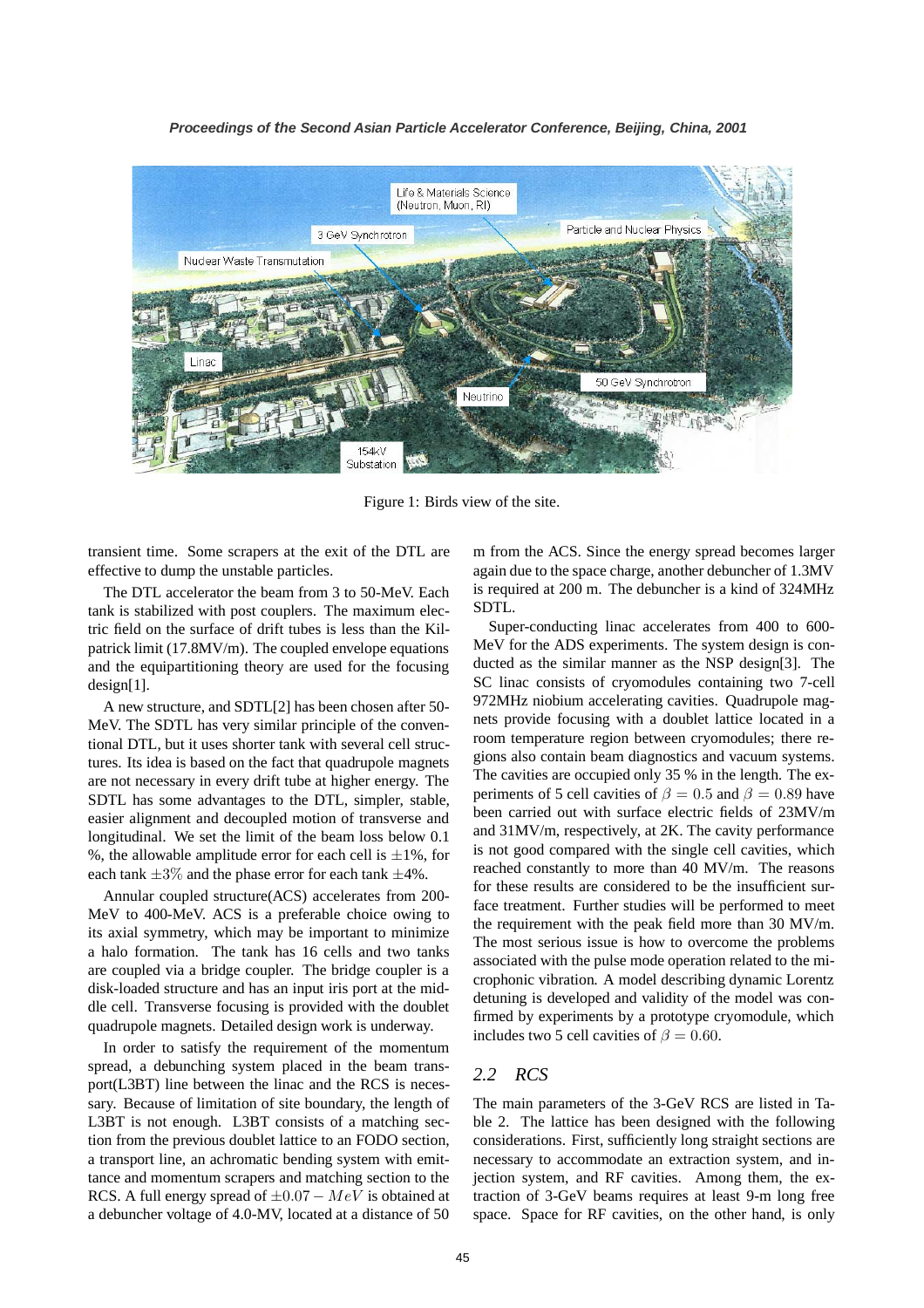#### Table 1: LINAC specifications

| Energy                |                                    | 600 MeV                |  |
|-----------------------|------------------------------------|------------------------|--|
| Repetition            |                                    | 50 Hz                  |  |
| Beam Pulse Length     |                                    | 500 $\mu$ s            |  |
| <b>Chopping Rate</b>  |                                    | 56 %                   |  |
|                       | RFQ, DTL, SDTL Frequency           |                        |  |
|                       |                                    | 324 MHz                |  |
|                       | ACS, SCC Frequency                 | 648 MHz                |  |
| Peak Current          |                                    | 50 mA                  |  |
| Linac Average Current |                                    | 1.25 $\mu$ A           |  |
|                       | Average Current after chopping     |                        |  |
|                       |                                    | 700 $\mu$ A            |  |
|                       | <b>Total Length</b>                | 350 m                  |  |
|                       | (393 m with a debuncher)           |                        |  |
|                       | H- Ion Source                      |                        |  |
|                       | Type                               | Volume-Production Type |  |
|                       | Peak Current                       | 53 mA                  |  |
|                       | Normalized Emittance (90%)         |                        |  |
|                       |                                    | $1.5\:\pi$ mm mrad     |  |
|                       | <b>Extraction Energy</b>           | 50 kV                  |  |
| <b>RFQ</b>            |                                    |                        |  |
|                       |                                    |                        |  |
|                       | Energy                             | 3 MeV                  |  |
|                       | Frequency                          | 324 MHz                |  |
| <b>DTL</b>            |                                    |                        |  |
|                       | Enegy                              | 50 MeV                 |  |
|                       | Frequency                          | 324 MHz                |  |
|                       | <b>Focusing Quadrupole Magnet</b>  |                        |  |
|                       |                                    | Electromagnet          |  |
|                       | <b>Total Length</b>                | 27 <sub>m</sub>        |  |
|                       | The Number of Tanks                | 3                      |  |
| SDTL                  |                                    |                        |  |
|                       | Energy                             | 191 MeV                |  |
|                       | Frequency                          | 324 MHz                |  |
|                       | <b>Total Length</b>                | 91 m                   |  |
|                       | The Number of Tanks                | 32                     |  |
|                       | The Number of Klystrons            |                        |  |
|                       |                                    | 16                     |  |
| <b>ACS</b>            |                                    |                        |  |
|                       | Energy                             | 400 MeV                |  |
|                       | Frequency                          | 972 MHz                |  |
|                       | <b>Total Length</b>                | $108 \text{ m}$        |  |
|                       | The number of Tanks                | 46                     |  |
|                       | The Number of Klystrons            |                        |  |
|                       |                                    | 23                     |  |
| <b>SCC</b>            |                                    |                        |  |
|                       | Energy                             | 600 MeV                |  |
|                       | Frequency                          | 972 MHz                |  |
|                       | The number of cells in one tank    |                        |  |
|                       | 7                                  |                        |  |
|                       | The number of tanks per cryomodule |                        |  |
|                       | 2                                  |                        |  |
|                       | The total number of cryomodules    |                        |  |
|                       |                                    | 21                     |  |
|                       | Total Length of cryomodules        |                        |  |
|                       |                                    | 110 <sub>m</sub>       |  |
|                       |                                    |                        |  |

#### Table 2: RCS specifications

| Energy                                  | 3 GeV                             |
|-----------------------------------------|-----------------------------------|
| <b>Beam Intensity</b>                   | 8.3 x $10^{13}$ ppp               |
| Repetition                              | $25$ Hz                           |
| Average Beam Current                    | 333 $\mu$ A                       |
| <b>Beam Power</b>                       | 1.0 MW                            |
| Circumference                           | 313.5 m                           |
| <b>Magnetic Rigidity</b>                | $3.18 \sim 12.76$ Tm              |
| <b>Lattice Cell Structure</b>           |                                   |
| (3-Cell FODO x 2module arc              |                                   |
| $+3$ -Cell Straight) x 3                |                                   |
| <b>Typical Tune</b>                     | (7.35, 5.8)                       |
| <b>Momentum Compaction Factor</b>       |                                   |
|                                         | 0.012 (no transition below 3 GeV) |
| Total Number of Cells                   | 27                                |
| The Number of Bending Magnets           | 24                                |
| Magnetic Field                          | $0.27 - 1.1$ T                    |
| The Number of Quadrupoles               | 60                                |
| Maximum Field Gradient                  | $4.6$ T/m                         |
| Harmonic Number                         | 2                                 |
| <b>RF</b> Frequency                     | $1.36 \sim 1.86 \text{ MHz}$      |
| <b>Average Circulating Beam Current</b> |                                   |
|                                         | $9 \sim 12.4$ A                   |
| RF Voltage                              | 420 kV                            |
| RF Voltage per Cavity                   | 42 kV (14 kV/gap)                 |
| The Number of RF Cavities               | 10                                |
| Beam Emittance at Injection             | 144 $\pi$ mm.mrad                 |
| <b>Collimator Acceptance</b>            | 216 $\pi$ mm.mrad                 |
| <b>Beam Emittance at Extraction</b>     | 54 $\pi$ mm.mrad                  |

about 10-m because of the recent development of a high gradient cavity with magnetic alloy. Second, the maximum strength of bending magnets should be at most 1-T because of fast ramping. For the same reason, the maximum gradient of quadrupole magnets is 8-T/m at most. Third, the momentum compaction factor is adjusted in order to obtain the transition energy far from the extraction energy. It eases longitudinal matching between RCS and the main ring without reducing RF voltage just before extraction in the RCS. The lattice we designed has three-fold symmetry. The are section consists of three modules of three FODO cells with two missing bends in the middle cell. This arrangement of the magnets makes the momentum compaction factor tunable. There are three long straight sections are for the extraction, the RF cavities, and the injection/ beam-collimation, respectively. The phase advance is also kept below 90 degrees. The tunability is again an important feature of the present lattice, ensuring tunes adjustable within  $\pm 0.5$  around the nominal values of  $v_x = 7.35$ and  $\nu_y$ =7.3, respectively. A momentum compaction factor of 0.005 is realized in order to make the transition energy above 6-GeV.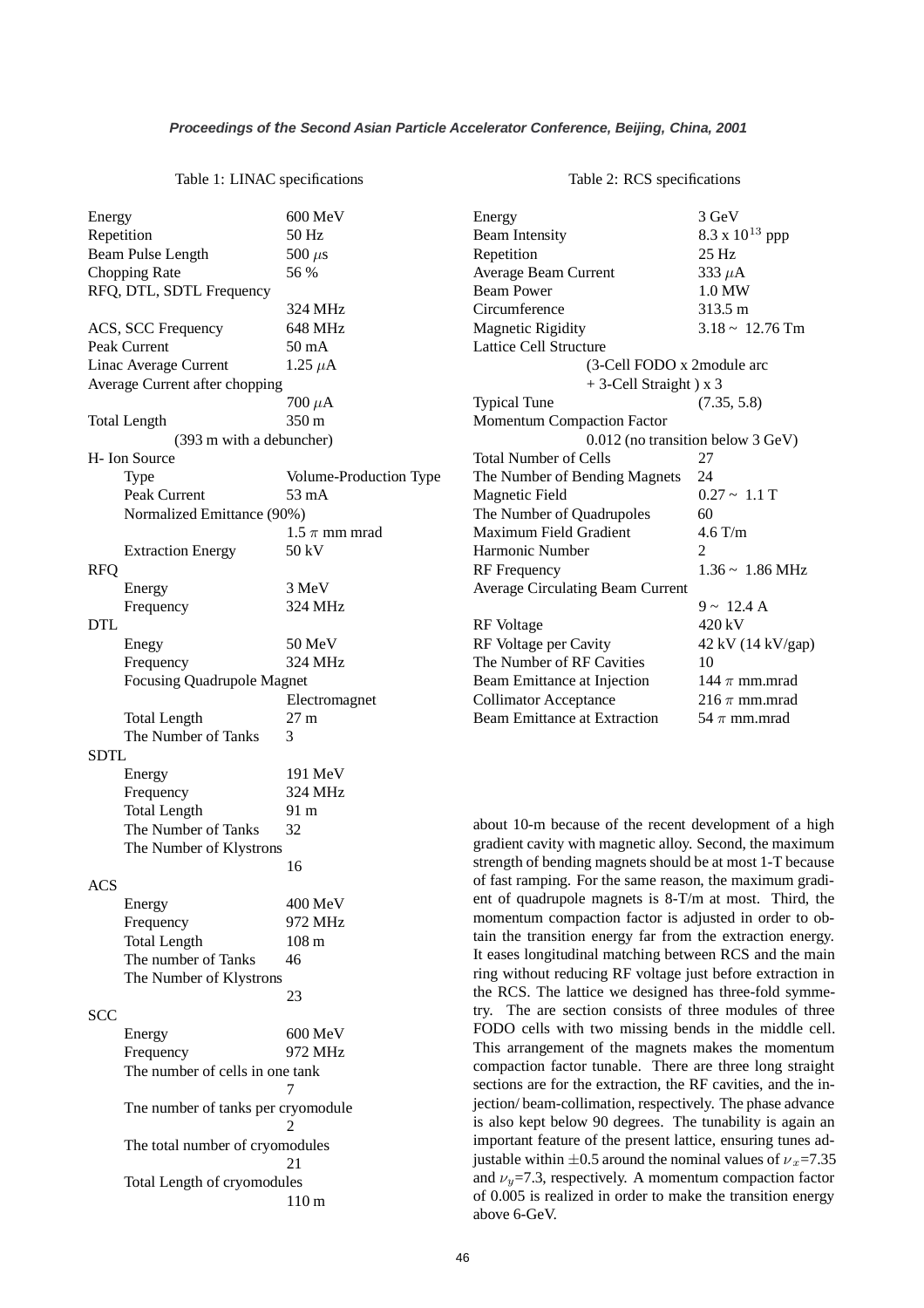

Figure 2: Typical machine cycle of 50-GeV main ring. P1-P2(injcection):0.12s, P2-P3(acceleration):1.9s, P3- P4(extraction):0.7s, P4-P5:0.7s, total:3.42s. Slow extraction of 50-GeV, duty factor: 0.20, average current:  $15.6\mu$ A.

## *2.3 MAIN RING*

50-GeV main ring accepts the beam from RCS, and accelerates. Two bunches from RCS are injected four times into the main ring when the main ring stays at low field. Then, 8 buckets out of 10 are filled with beams, and the main ring starts acceleration while other facilities start to use. The typical machine cycle structure is illustrated in Figure 2.

After 0.12s injection the beam energy is ramped up to 50-GeV for 1.9s, and thenthe beam will be extracted slowly during a time of 0.7s. The ramping cycle is to be completed in 3.42s, including the falling time of 0.7s.

The main parameters are listed in Table 3. Its lattice has been designed in order to meet the following requirements. First, one 100-m long straight section is necessary for slow extraction to the Particle and Nuclear Physics Experimental Hall. The other 100-m long straight section is used for fast extraction to the neutrino experiment and for RF acceleration. The two 44-m long straight sections are for injection and beam collimation. Second, the imaginary transition( $\gamma_T$ ), that is, negative-momentum compaction factor( $\alpha$ ), should be realized in order to make the ring free of the transition. Third, the phase advance has been chosen to be below 90 degrees in order to avoid any strong resonance of the self space-charge force coupled with the beam-envelope modulation. Forth, the maximum tunability is guaranteed: the momentum compaction factor( $\alpha$ ), which is nominally -0.001, is adjustable from  $1/\nu_{\rm x}$  to -0.01, while both horizontal and vertical tunes are adjustable within  $\pm 1$  (nominally 21.8 and 16.3, respectively).

# **3 RESEARCH FACILITIES**

This project of accelerator complex has several facilities to adapt various purpose for modern and future science. some of them uses directly proton beam, and other uses various secondary particles from targets. Many users make experiment using neutron beam as a microscopic probe. There are three facilities (as follows), and beam line for neutrino oscillation experiment.

Table 3: 50-GeV main ring specifications

| Energy                                     | $50 \text{ GeV}$                     |  |  |
|--------------------------------------------|--------------------------------------|--|--|
| <b>Beam Intensity</b>                      | 3.3 x $10^{14}$ ppp                  |  |  |
| Repetition                                 | $0.29$ Hz                            |  |  |
| Average Beam Current                       | 15.6 $\mu$ A                         |  |  |
| <b>Beam Power</b>                          | $0.78$ MW                            |  |  |
| Circumference                              | $1567.5 \text{ m}$                   |  |  |
| <b>Magnetic Rigidity</b>                   | $12.8 \sim 170$ Tm                   |  |  |
| <b>Lattice Cell Structure</b>              |                                      |  |  |
| Arc(3-Cell DOFO x 8 module)                |                                      |  |  |
| + Insertion(2-matching cell                |                                      |  |  |
|                                            | + 3-Straight Cell + 2-matching cell) |  |  |
| <b>Typical Horizontal Tune</b>             | 22.3                                 |  |  |
| <b>Typical Vertical Tune</b>               | $17.3 - 22.3$                        |  |  |
| <b>Momentum Compaction Factor</b>          | -0.001 (imaginary $\gamma_T$ )       |  |  |
| Number of Bending Magnets                  | 96(5.85 m)                           |  |  |
| <b>Magnetic Field</b>                      | $0.135 \sim 1.8$ T                   |  |  |
| <b>Total Number of Quadrupoles</b>         |                                      |  |  |
| 192 (0.86, 1.26, 1.56, 1.66, 1.86, 1.96 m) |                                      |  |  |
| Number of Quadrupole Family                | 11                                   |  |  |
| Maximum Field Gradient                     | 18 T/m                               |  |  |
| Harmonic Number                            | 10                                   |  |  |
| <b>RF</b> Frequency                        | $1.86 \sim 1.91 \text{ MHz}$         |  |  |
| <b>Average Circulating Beam Current</b>    |                                      |  |  |
|                                            | $9.9 \sim 10.2$ A                    |  |  |
| <b>RF</b> Voltage                          | 280 kV                               |  |  |
| RF Voltage per Cavity                      | 40 kV (13.3 kV/gap)                  |  |  |
| Number of RF Cavities                      | 7                                    |  |  |
| Beam Emittance at Injection                | 54 $\pi$ mm mrad                     |  |  |
| Beam Emittance at Extractin                | 6.1 $\pi$ mm mrad                    |  |  |

# *3.1 MLF*

This facility utilize a pulsed spallation neutron source and high-intensity muon beams based on the high-power 3- GeV RCS. Neutron and Muon beams will provide for innovative research in material and life science. One of the important features of this facility is its variety of subjects, which are super-conducting materials, battery anode, magnets, structures of the earth core, liquids, polymers, proteins, medicines, etc.

By measuring scattered neutrons from various materials, we can study atomic structures and their vibrational modes in microscopic level which characterize their macroscopic properties. For example, the mechanism of super conductivity, magnetic structure of magnetic thin films, electrochemical cell reactions, structure of polymer micelles, designs of the new therapeutic drugs and so on.

Muon beams ranging from ultra-slow muon(KeV) to fast muons(100KeV) will allow new and frontier muon science. For example, surface science with ultra-slow muons, the study of muonic atoms and molecules, each consisting of a muaon and nuclei, muon catalyzed fusion, the mysteries of